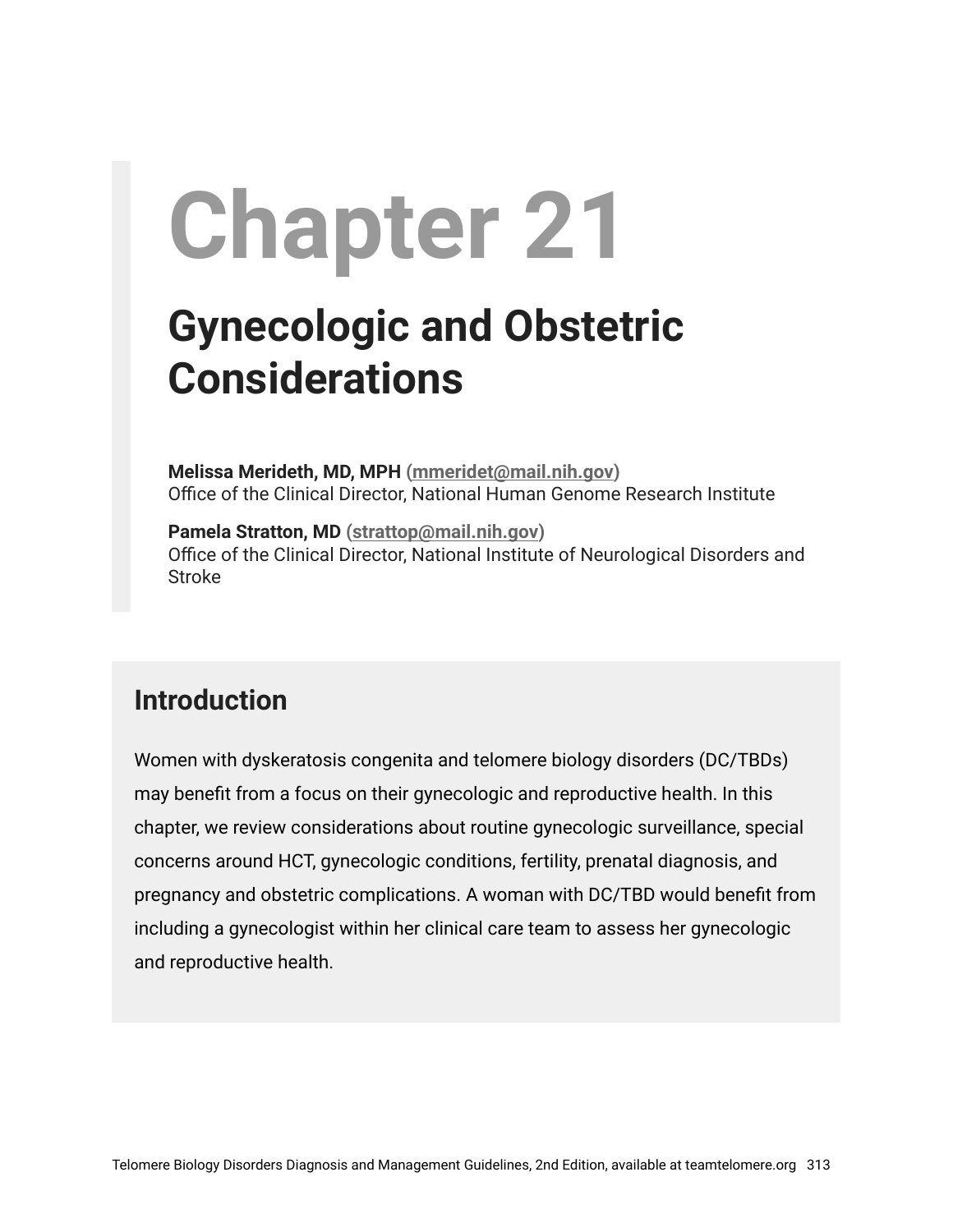#### **Overview**

A recent publication by Giri et al reporting on the gynecologic issues, fertility and pregnancy outcomes in 39 females with DC/TBDs after menarche suggests that though they undergo menarche and menopause at normal ages as compared to the general population, these women face several key gynecologic problems [1].

First, two thirds of the women present with hematologic symptoms with a significant proportion of those having heavy menses that remains heavy despite using hormonal contraception [1].

Second, some of these women later may undergo hematopoietic cell transplantation (HCT) to treat either bone marrow failure or malignancy. HCT has unique concerns for gynecologic and reproductive health, and may lead to early menopause or infertility for most [2]. Additionally, if a patient undergoes HCT, there is an increased risk for secondary cancers caused by the treatment and an increased risk of lower genital tract HPV disease, but the risk of cervical cancer does not appear to be increased, especially with routine surveillance and posttransplant HPV vaccination [3, 4, 5].

Third, as more women with DC/TBDs become pregnant, information is emerging about their fertility and pregnancy outcomes. Similar to women with other inherited bone marrow failure syndromes, they may have problems with fertility and a higher rate of pregnancy complications related to low blood and platelet counts [1, 6-8].

While nearly all of the women desiring childbearing became pregnant and had a liveborn child, they sometimes had to use fertility assistance to become pregnant and had a higher rate of recurrent pregnancy loss, signs of reduced fecundability [1]. Given the recently reported observations of increased risk of recurrent miscarriage, high rates of preeclampsia, and hematologic complications that can lead to increased preterm birth and primary cesarean section rates, women with DC/TBDs benefit from coordinated care by hematology, gynecology and maternal fetal medicine specialist [1].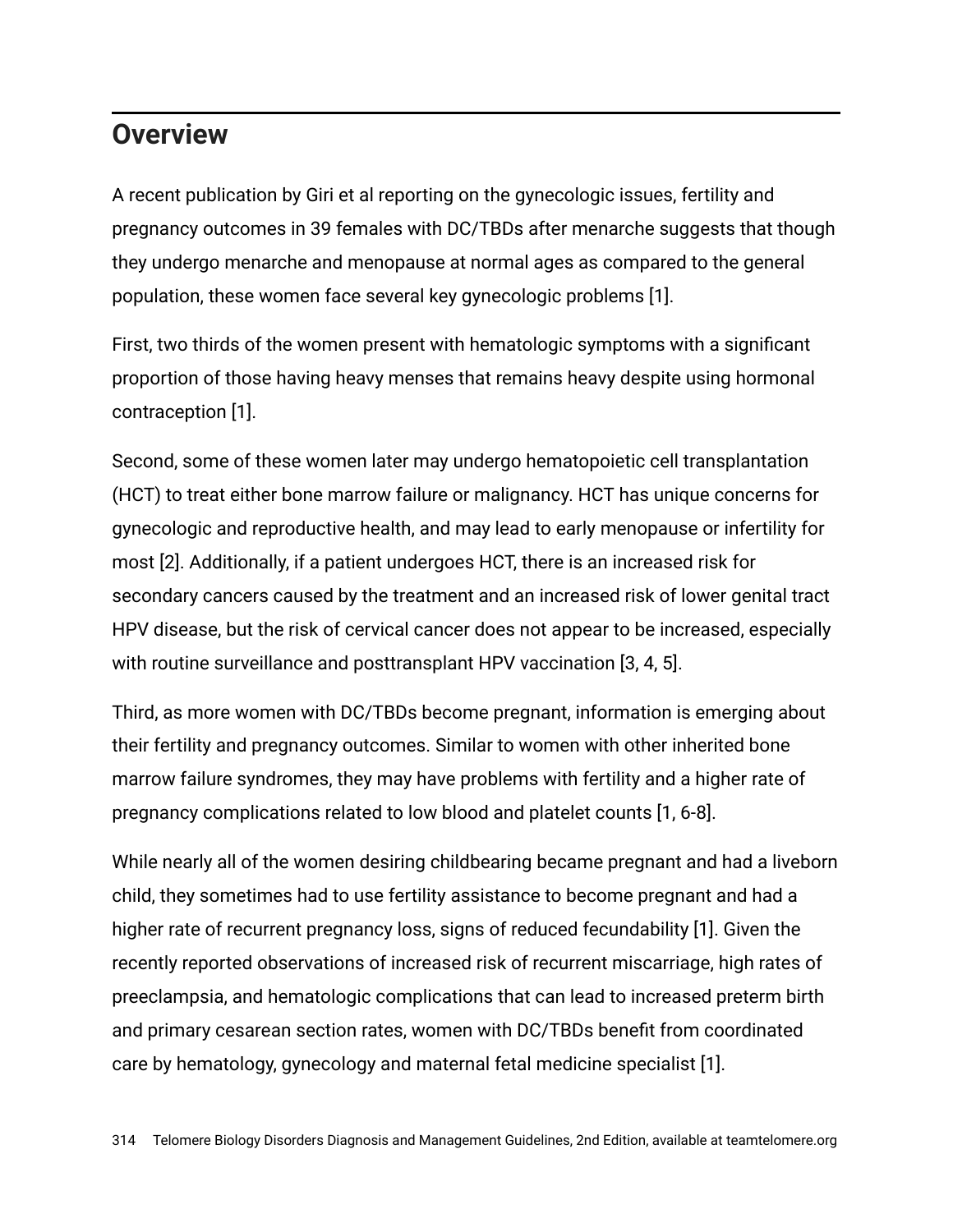Fourth, while women in the general population with telomere shortening are known to have a higher risk of menopause before age 40 or premature ovarian insufficiency and infertility, the recent study of women with DC/TBDs, however, shows natural menopause at a median age of 49 years [1, 9]. Women generally survive into their 50s, underscoring the importance of obtaining necessary screening tests and exams throughout the reproductive years [10]. Though women with DC/TBDs have an increased risk of all types of malignancy, the overall risk of gynecologic cancer does not appear to be increased [3].

#### **Menarche**

Women with DC/TBDs attained menarche at normal ages (median 12 years; range 9-17), similar to the general population [1]. Most females begin menarche between the ages of 11 to 16 years, approximately three years after the thelarche, or when the breast buds develop [11]. As can be seen in other bone marrow failure syndromes and chronic disease, young girls may experience pubertal delay due to low body weight, chronic disease, or after HCT. The body requires sufficient body mass and endocrine hormonal signaling to begin menarche. Hormonal signaling can be interrupted by chronic illness and medications, such as oxymetholone (a synthetic anabolic steroid) used in cytopenia. If menses do not occur within 3 years after breast buds develop or by age 16, evaluation by an adolescent medicine specialist or pediatric endocrinologist is warranted [12].

#### **Human Papillomavirus and Cervical Cancer Screening**

Human papillomavirus (HPV) is a sexually transmitted virus which can affect squamous cells in the genital area and is associated with genital warts, lower genital tract precancer, and cancer, and oropharyngeal cancer. The currently recommended vaccine licensed by the U.S. Food and Drug Administration (FDA) for prevention of HPV infection is Gardasil9®. The Gardasil9® vaccine prevents nine types of HPV: types 16, 18, 31, 33,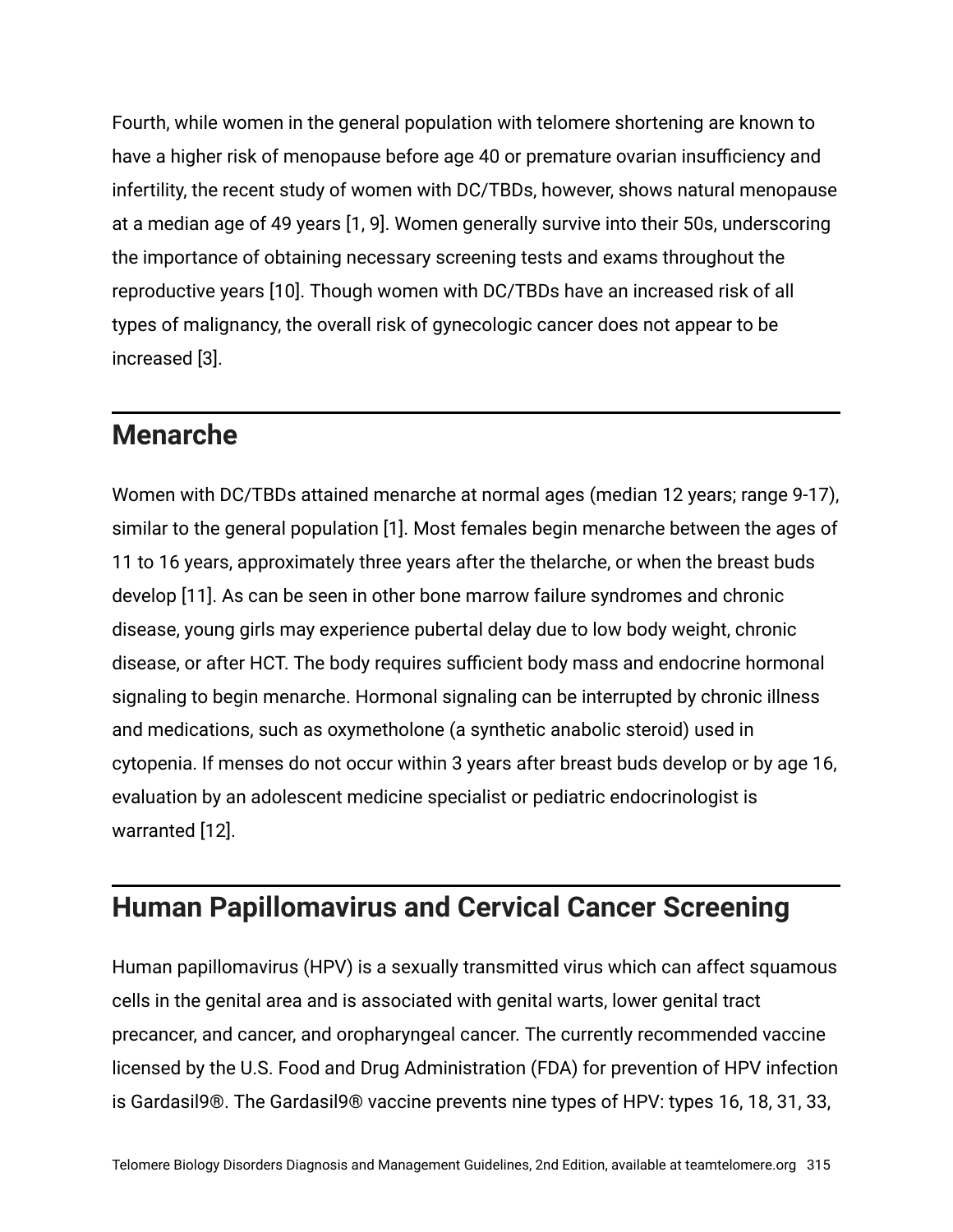45, 52, and 58 which are associated with 90% of cervical cancer, and types 6 and 11, which cause 90% of genital warts [13]. The vaccine is currently FDA approved for girls/women and boys/men ages 9-45 years [14]. Individuals receive a three-injection series if age 15 years or older, with the subsequent shots given 2 and 6 months after the first, and a two-injection series for girls and boys younger than 15 years, with the second shot given 6-12 months after the first dose [15]. It is not known whether individuals with TBDs or bone marrow failure should receive the three- rather than the two-injection series, but generally those with potentially impaired immunity receive a three-injection series. Adults ages 27 through 45 years who have not been vaccinated may decide to get the HPV vaccine after speaking with their health care provider about their risk of new HPV infections and the possible benefits of vaccination. Vaccination has the greatest benefit if completed prior to the onset of sexual activity.

Abnormal Pap smears and HPV tests are managed by using established guidelines for evaluation and treatment [16]. Patients with an abnormal Pap smear or positive HPV test undergo a procedure called colposcopy, where a clinician, usually a gynecologist, takes a closer look at the cervix and biopsies any areas that appear abnormal. At the time of colposcopy, the vagina and vulva are inspected for other lesions which, if noted, are routinely biopsied as well. Any woman who has biopsy findings of moderate dysplasia or worse warrants treatment. Counseling regarding safe sex practices may help limit exposure to sexually transmitted infections and is important given the impaired immune response in many women with DC/TBDs.

Screening and early detection of lower genital tract squamous cell abnormalities like precancer enables less invasive and successful treatment. The current recommendation for women is to start yearly comprehensive gynecologic exams when they become sexually active or at age 21 [16, 17]. It is reasonable to recommend that women with DC/TBDs have yearly cervical cancer screening especially those with any immune impairment [18]. Additionally, after HCT, annual screening and HPV vaccination is advised [2].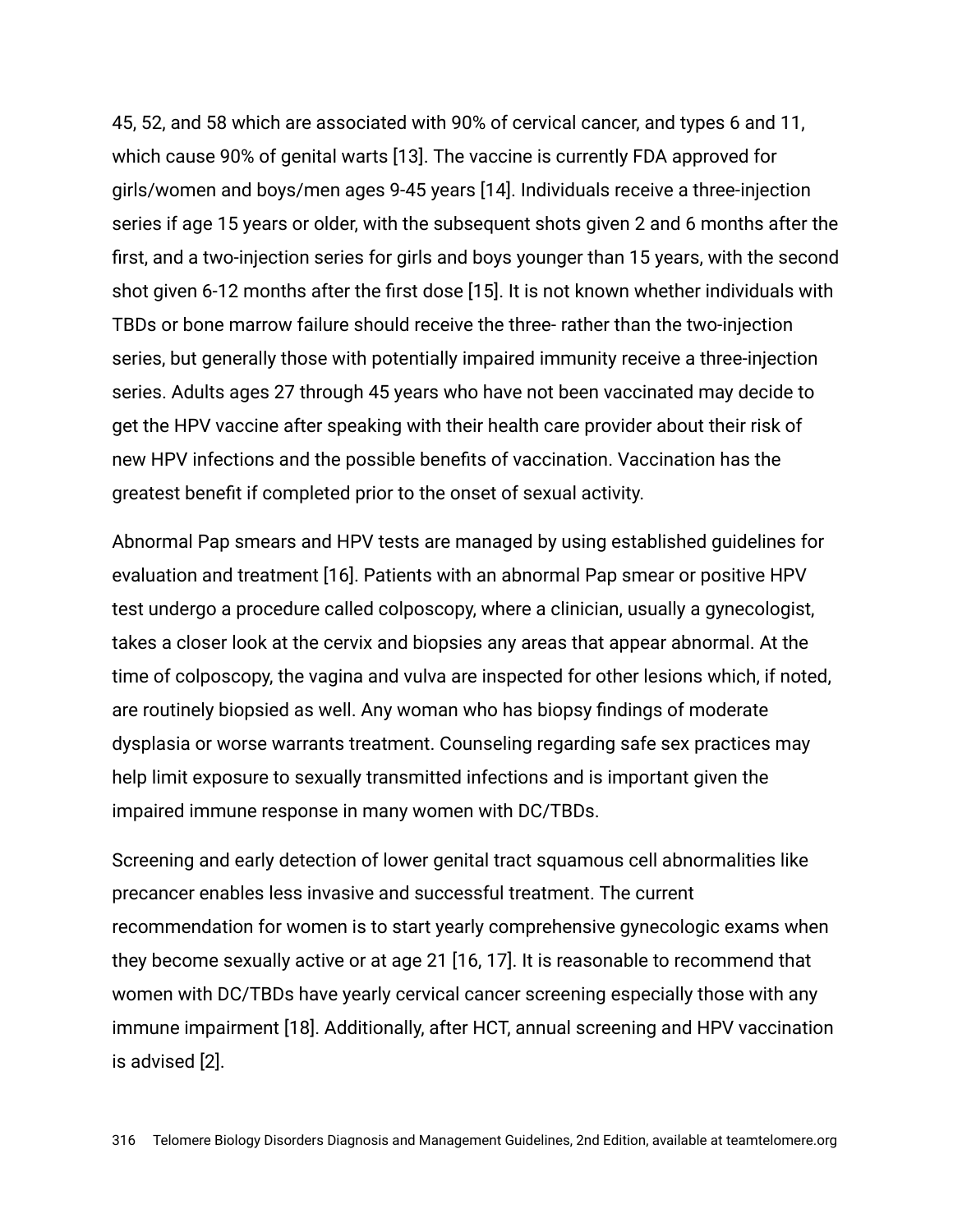#### **Menstrual Bleeding**

Two thirds of the women with DC/TBDs develop hematologic symptoms with a significant proportion of those having heavy menses; despite using hormonal contraception, heavy menses continues in some [1]. Endometriosis is also reported in women with DC/TBDs and is associated with heavy menses. As part of the evaluation of excessive menstrual bleeding in any woman, a complete blood count and pregnancy testing are assessed. An ultrasound may be helpful to exclude other causes of excessive menstrual bleeding including ovarian cysts, or polyps or submucosal fibroids that may form within the uterine cavity.

Mild to moderate menstrual bleeding can usually be controlled with low dose combined oral contraceptives (35 mcg or less of ethinyl estradiol) rather than using high dose estrogen containing pills. These higher dose pills have an increased risk of endometrial atrophy or thinning of the lining of the uterus, which can lead to excessive bleeding with long term use [19, 20]. Heavy menstrual bleeding in the setting of severe thrombocytopenia or bone marrow failure warrants management with hormonal therapy in addition to platelet support. Androgens, commonly oxymetholone or danazol, may be used to treat cytopenia in DC/TBDs (see Chapter 22, Endocrine and Skeletal Disorders).

Patients should have thorough discussions with their care team regarding family planning while on androgens.

#### **Management of Gynecologic Issues During HCT**

Approximately 10-30% of DC/TBDs patients undergo HCT for either bone marrow failure or malignancy [1, 3]. Hormonal therapy eliminated symptoms in 97% of patients seen for excessive menstrual bleeding during HCT performed for a variety of indications. Of these women, a single oral contraceptive regimen was effective in 79% [19]. Low dose contraceptives can be given in a transdermal patch, especially in women with poor oral tolerance and elevated liver enzymes [2]. In cases of severe bleeding, high dose oral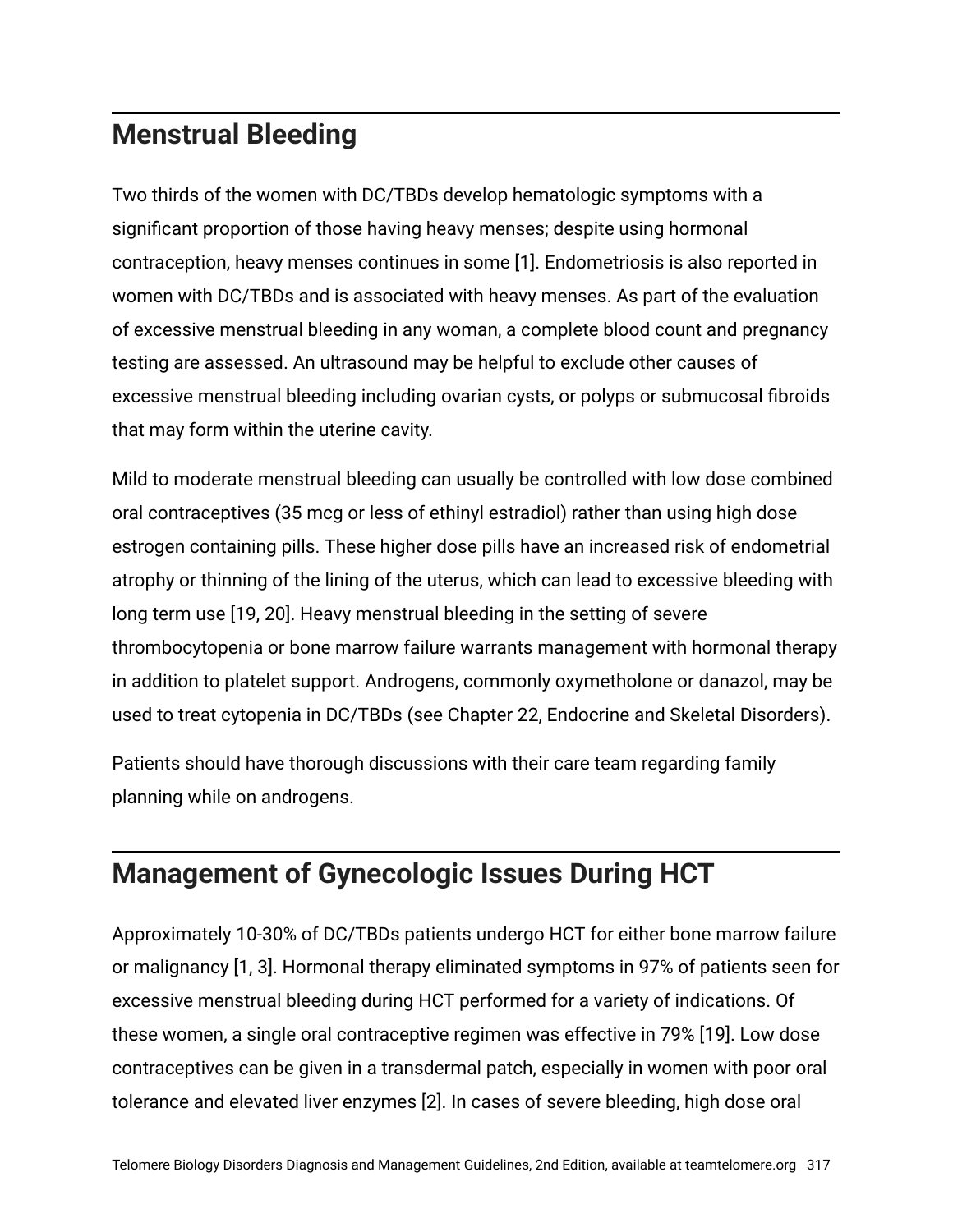contraceptives containing 50 mcg or higher of ethinyl estradiol, or injectable estrogens (intravenous premarin 25 mcg every 6 hours for 24 hours) can be used. These higher doses are maintained until bleeding stops and then treatment is switched to a form of medication that can be continued long-term, such as low dose combined oral contraceptives, or leuprolide acetate [2].

Another class of medications called gonadotropin releasing hormone (GnRH) agonists such as leuprolide acetate, is given by intramuscular injection and has been shown to be effective in suppression of menses in women scheduled for transplant [2]. Injections may, however, be relatively contraindicated in some patients with severe thrombocytopenia because of the risk of bruising or bleeding at the injection site. Patients who experience intolerable hypoestrogenic side effects such as hot flashes or vaginal dryness with leuprolide acetate may benefit from additional treatment with hormone replacement such as low dose combined oral contraceptives.

Patients who have premature ovarian insufficiency, defined as menopause before age 40, that frequently arises from radiation and chemotherapy of HCT may benefit from starting hormone replacement with estrogen and progestins to reach full bone density and maintain sexual function. There are two options in hormone replacement: low dose combined hormonal contraceptives or hormone replacement therapy (HRT), which usually contains lower amounts of hormones than contraceptive preparations. If a woman undergoes premature ovarian failure from HCT before age 35, she may benefit from combined hormonal contraceptives containing at least 30 mcg of ethinyl estradiol to ensure prevention of pregnancy and to maintain bone mass. It has been shown in the general population that women with premature ovarian failure who do not use HRT have increased rates of illness and death compared to women who used HRT [21]. Hormone replacement may help women feel more like their peers and maintain psychological and sexual health.

After HCT, annual cervical cancer screening is advised because of an increased risk of HPV-related disease and to prevent the risk of developing genital tract squamous cell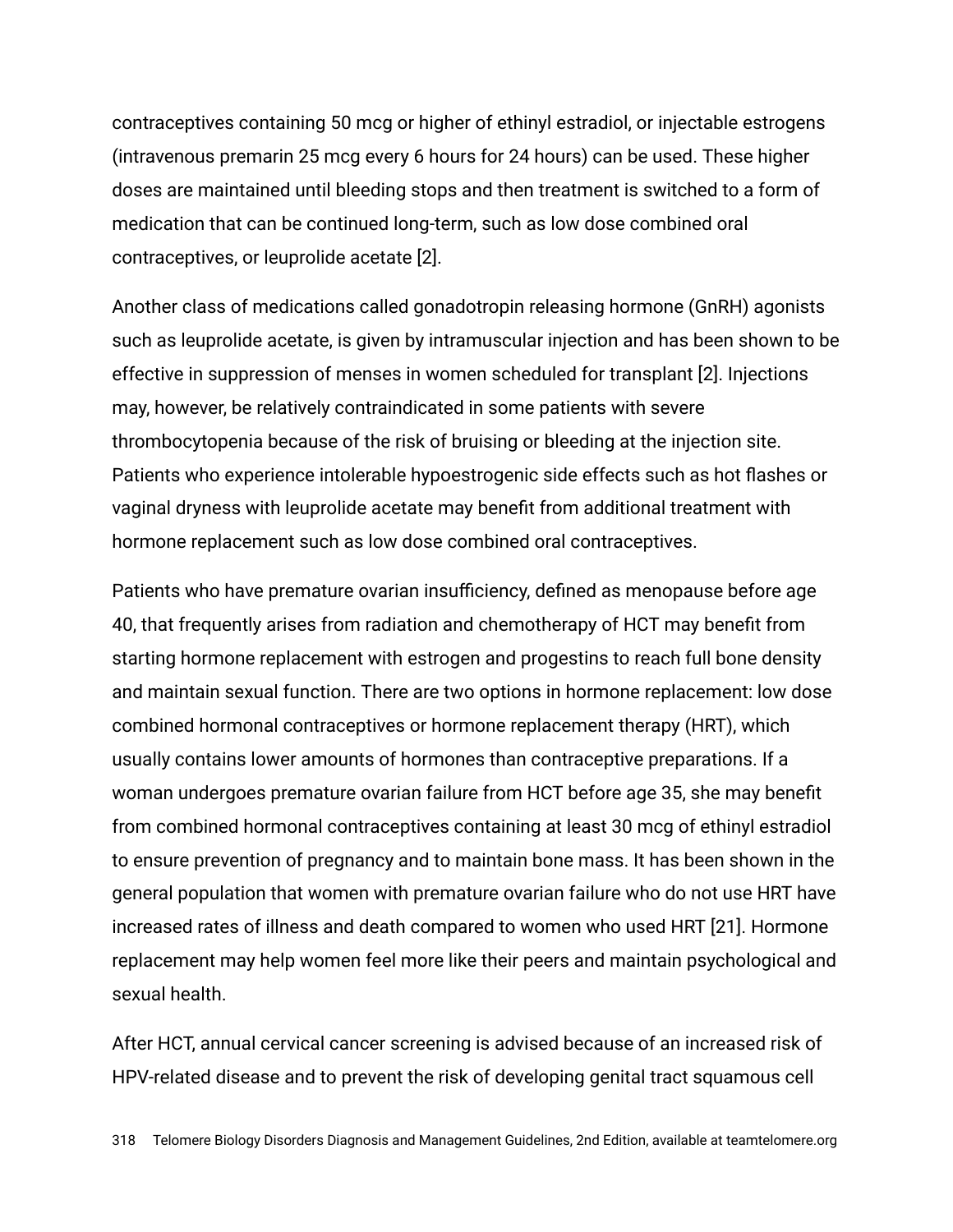cancers [22]. Revaccination with HPV vaccine may be considered as an additional strategy to decrease the risk of HPV-related neoplasia [5]. Genital graft-versus-host disease may result in genital scarring in some. Given prior reports of urethral stenosis in DC/TBDs, it is not clear whether the scarring is due, in part, to underlying DC/TBDs (see Chapter 20, Genitourinary Complications) [23, 24]. Other secondary cancers may arise as a result of treatment, because of reactivation of viruses or because the individual has other risk factors for cancers [2, 3, 22].

#### **Fertility and Pregnancy Complications**

Recent reports on women with DC/TBDs have expanded the understanding of fertility in this population. Though a small cross-sectional study showed low Anti-Mullerian hormone (AMH) levels in women with DC/TBDs indicative of low ovarian reserve [25], a more recent longitudinal report demonstrates that 25 of 26 women with DC/TBDs who were trying to conceive delivered a live baby illustrating that these women are fertile but experience reduced fecundability [1]. Most of these women in this study who gave birth had a variant in an AD inherited gene other than *TINF2*. Thirteen others in this cohort of 39 women with DC/TBDs had mutations in genes that were either not inherited (*de novo*), AR inheritance, or unknown gene and were less likely to give birth. These women were more likely to have disease-related morbidity that took precedence over family building or were of younger age.

Women with DC/TBDs appear to be at increased risk of pregnancy complications such as recurrent miscarriage, preeclampsia, preterm delivery, increased cesarean delivery rates, maternal transfusion because of low platelet counts, and an increase in postpartum hemorrhage [1]. Because of the increased risks of preeclampsia or worsening bone marrow failure during pregnancy, consultation with a maternal fetal medicine specialist to closely monitor the health of the mother and baby is an important aspect of prenatal care. Serial monitoring of hematologic parameters during pregnancy is warranted to decrease the risk of adverse maternal or fetal outcomes. Based on this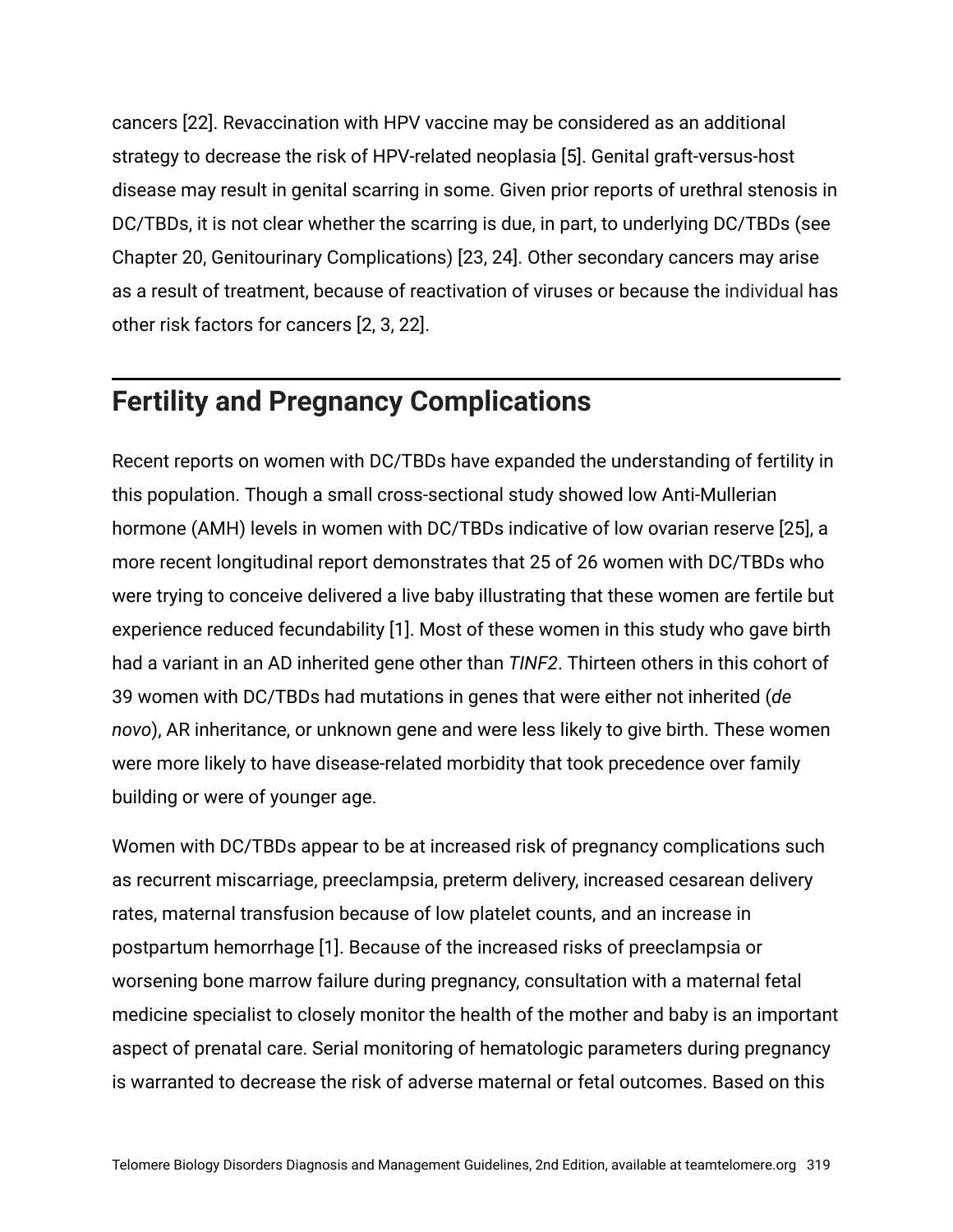recent study, it appears that bone marrow failure that worsens during pregnancy generally resolves after delivery.

#### **Menopause**

In the United States, the average age of menopause within the general population is around 51 years, ranging anywhere from 40-61. Women with DC/TBDs had natural menopause at median age of 49 years (range 46-52) with some undergoing surgical menopause related to endometriosis, uterine prolapse or cervical precancer [1]. Women with telomere shortening as part of ovarian aging appear to be at higher risk of premature ovarian insufficiency [9] though this association has not been consistently reported in women with DC/TBDs. Additionally, women with DC/TBDs who are taking androgens during the transition to menopause may not experience any menopausal signs or be aware that they have experienced menopause.

### **Options for Family-Building: Cancer Treatment and Fertility**

Any woman undergoing cancer treatments or HCT benefits from having discussions with the care team about the potential effect of these treatments on fertility. In some cases, fertility preservation may be possible prior to initiating cancer treatments [2, 26, 27], as reported in the recent study by Giri et al [1]. This process requires evaluation and discussion of the choices with a reproductive endocrinologist or fertility specialist. As part of shared-decision making, there are other family-building options to consider including egg donation, surrogacy, and adoption that are covered in the genetic counseling chapter.

Assisted reproductive technologies (ART), such as in vitro fertilization, to achieve oocyte or embryo cryopreservation independent of HCT, may also be considered by women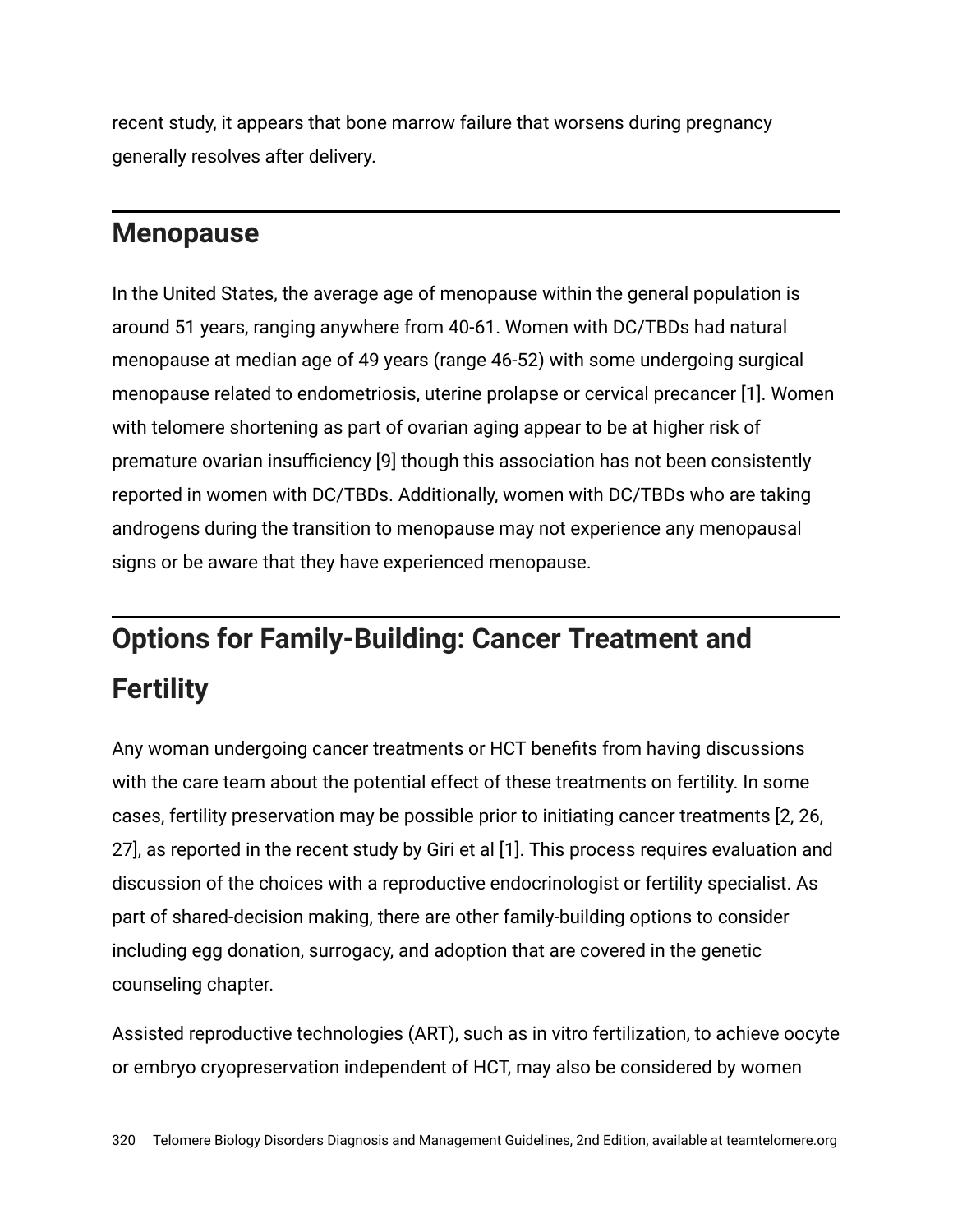with DC/TBDs to enable family building. This technology allows for genetic testing in the embryos. This testing, called pre-implantation genetic diagnosis (PGD), is discussed elsewhere in this book (see Chapter 5, The Genetics of Dyskeratosis Congenita and Telomere Biology Disorders). Importantly, ART does not ensure fertility nor will it protect against miscarriage. As TBDs remain lethal diseases in many women, part of shared decision-making regarding fertility preservation may include discussing posthumous disposition of cryopreserved oocytes and embryos.

#### **Malignancy Risk**

Individuals with DC/TBD are at increased risk of squamous cell carcinoma [28]. While anogenital cancers in men with DC/TBDs have been reported, to date, only one case of cervical cancer was reported in women with DC [3].

#### **Breast Cancer**

There are currently no published reports of increased risk of breast cancer in women with DC/TBDs. Therefore, breast cancer surveillance can conform to the recommendations for otherwise healthy women which includes mammograms and breast exams annually starting at age 40 [29].

#### **Future Research**

Although understanding of DC/TBDs has grown tremendously in the past decade, there is still a need for further research to be completed. Main areas of research include further characterization of how telomere biology affects the obstetrical and gynecologic health of women with DC/TBDs and understanding the relationship between DC/TBDs and cancer in women. Further information is also needed on the safety and immunogenicity of HPV vaccination in women with DC/TBDs.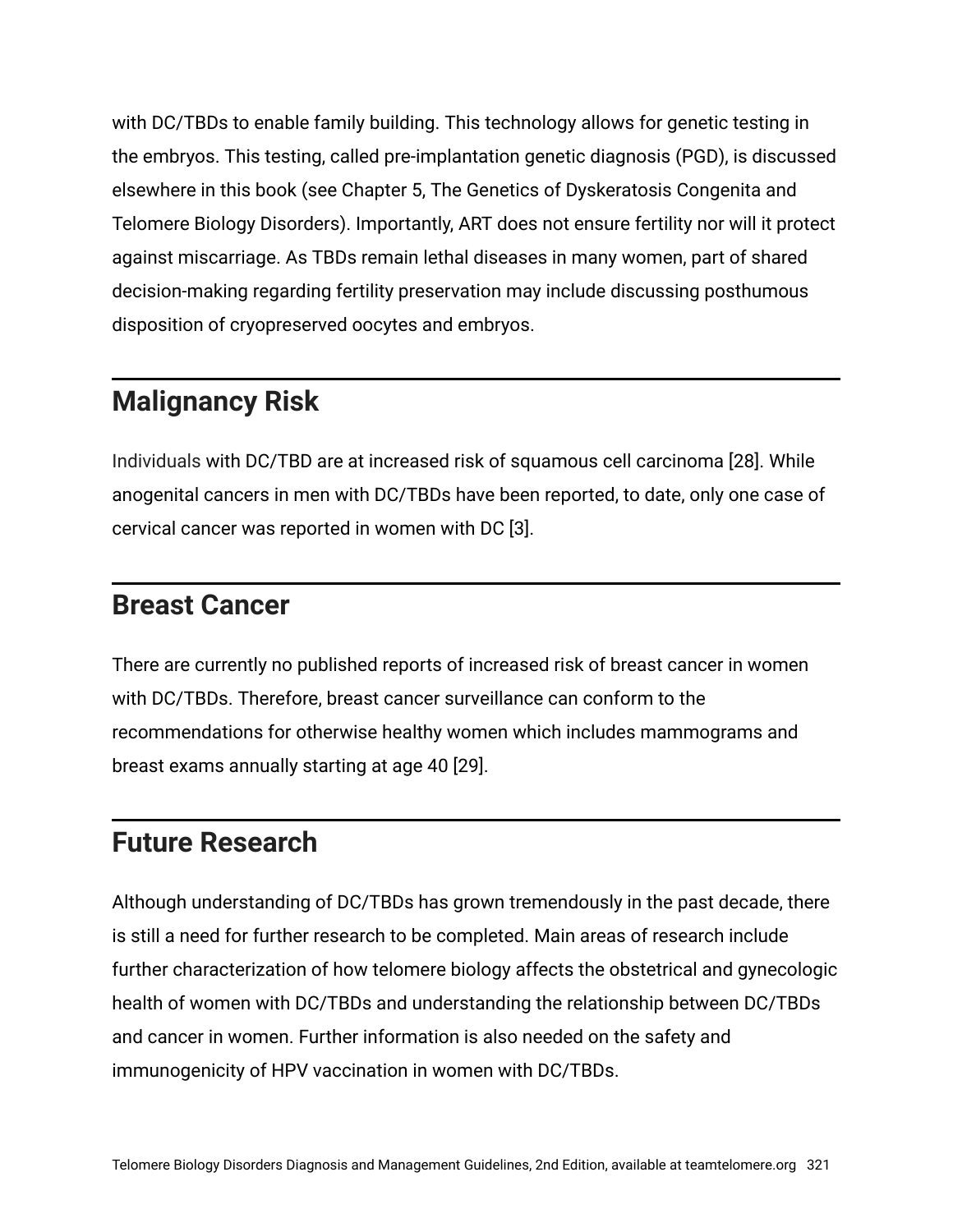#### **References**

- 1. Giri N, Alter BP, Savage SA, Stratton P. Gynaecological and reproductive health of women with telomere biology disorders. *Br J Haematol*. 2021;193(6):1238-1246.
- 2. Murphy J, McKenna M, Abdelazim S, Battiwalla M, Stratton P. A Practical Guide to Gynecologic and Reproductive Health in Women Undergoing Hematopoietic Stem Cell Transplant. *Biol Blood Marrow Transplant*. 2019;25(11):e331-e343.
- 3. Alter BP, Giri N, Savage SA, Rosenberg PS. Cancer in the National Cancer Institute inherited bone marrow failure syndrome cohort after fifteen years of follow-up. *Haematologica*. 2018;103(1):30-39.
- 4. Shanis D, Anandi P, Grant C, et al. Risks factors and timing of genital human papillomavirus (HPV) infection in female stem cell transplant survivors: a longitudinal study. *Bone Marrow Transplant*. 2018;53(1):78-83.
- 5. Stratton P, Battiwalla M, Tian X, et al. Immune Response Following Quadrivalent Human Papillomavirus Vaccination in Women After Hematopoietic Allogeneic Stem Cell Transplant: A Nonrandomized Clinical Trial. *JAMA Oncol*. 2020;6(5):696-705.
- 6. Alter BP, Kumar M, Lockhart LL, Sprinz PG, Rowe TF. Pregnancy in bone marrow failure syndromes: Diamond-Blackfan anaemia and Shwachman-Diamond syndrome. *Br J Haematol*. 1999;107(1):49-54.
- 7. Gansner JM, Achebe MM, Gray KJ, et al. Pregnancy outcomes in inherited bone marrow failure syndromes. *Blood*. 2017;130(14):1671-1674.
- 8. Giri N, Stratton P, Savage SA, Alter BP. Pregnancies in patients with inherited bone marrow failure syndromes in the NCI cohort. *Blood*. 2017;130(14):1674-1676.
- 9. Keefe DL. Telomeres, Reproductive Aging, and Genomic Instability During Early Development. *Reprod Sci*. 2016;23(12):1612-1615.
- 10.Alter BP, Giri N, Savage SA, et al. Malignancies and survival patterns in the National Cancer Institute inherited bone marrow failure syndromes cohort study. *Br J Haematol*. 2010;150(2):179-188.
- 11.ACOG Committee Opinion No. 651: Menstruation in Girls and Adolescents: Using the Menstrual Cycle as a Vital Sign. *Obstet Gynecol*. 2015;126(6):e143-e146.
- 12.Fenichel P. Delayed puberty. *Endocr Dev*. 2012;22:138-159.
- 13.Petrosky E, Bocchini JA Jr, Hariri S, et al. Use of 9-valent human papillomavirus (HPV) vaccine: updated HPV vaccination recommendations of the advisory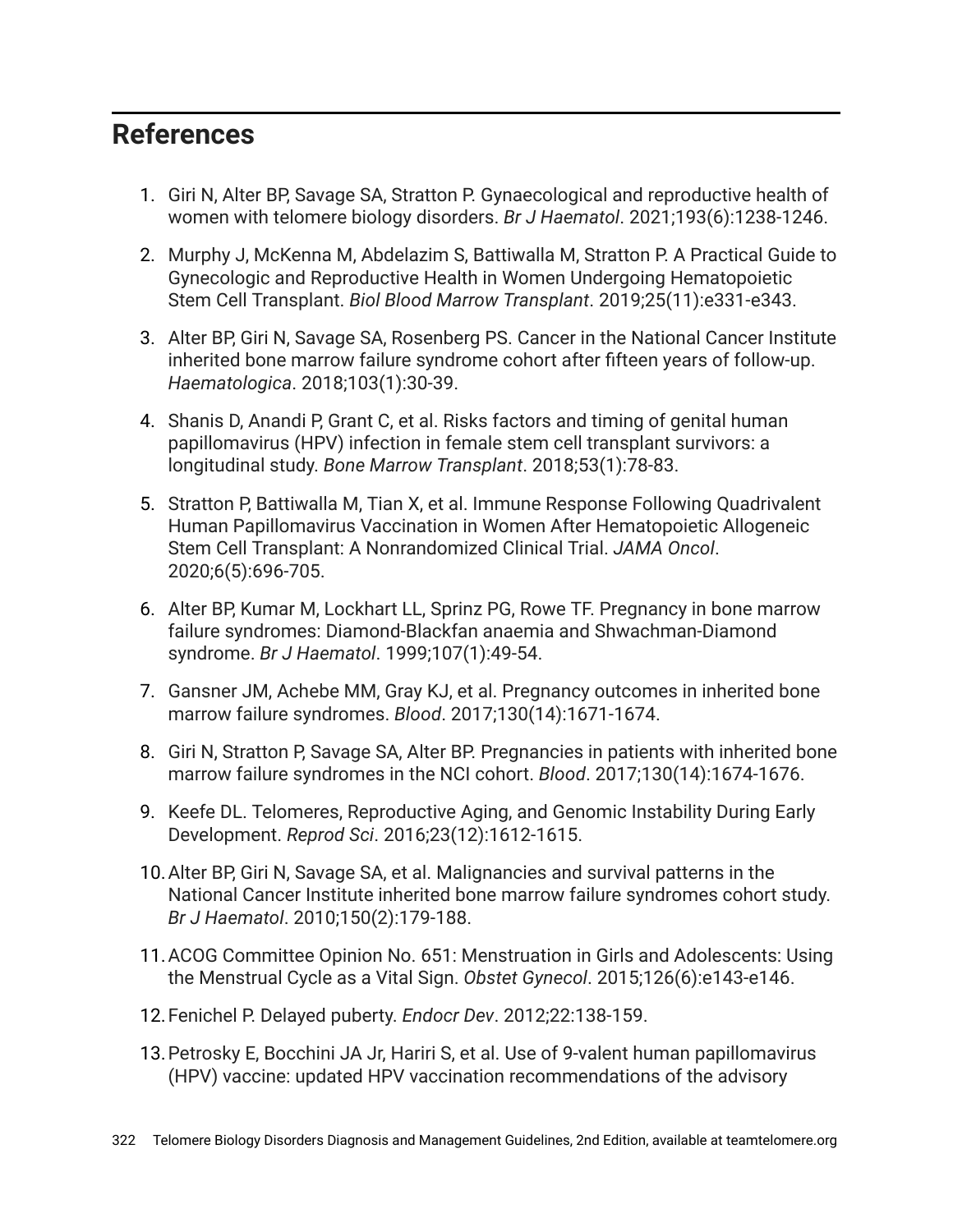committee on immunization practices. *MMWR Morb Mortal Wkly Rep*. 2015;64(11):300-304.

- 14.U.S. Food and Drug Administration. FDA Approves Expanded Use of Gardasil 9 to Include Individuals 27 Through 45 Years Old. *U.S. Food and Drug Administration*, Oct. 2018, www.fda.gov/NewsEvents/Newsroom/PressAnnouncements/ucm622715.htm.
- 15.Markowitz LE, Meites E, Unger ER. Two vs Three Doses of Human Papillomavirus Vaccine: New Policy for the Second Decade of the Vaccination Program. *JAMA*. 2016;316(22):2370-2372.
- 16.Massad LS, Einstein MH, Huh WK, et al. 2012 updated consensus guidelines for the management of abnormal cervical cancer screening tests and cancer precursors. *Obstet Gynecol*. 2013;121(4):829-846.
- 17.Moyer VA; U.S. Preventive Services Task Force. Screening for cervical cancer: U.S. Preventive Services Task Force recommendation statement [published correction appears in Ann Intern Med. 2013 Jun 4;158(11):852. Ebell, Mark [added]]. *Ann Intern Med*. 2012;156(12):880-W312.
- 18.Savage SA, Dokal I, Armanios M, et al. Dyskeratosis congenita: the first NIH clinical research workshop. *Pediatr Blood Cancer*. 2009;53(3):520-523.
- 19.Amsterdam A, Jakubowski A, Castro-Malaspina H, et al. Treatment of menorrhagia in women undergoing hematopoietic stem cell transplantation. *Bone Marrow Transplant*. 2004;34(4):363-366.
- 20.Milroy CL, Jones KP. Gynecologic care in hematopoietic stem cell transplant patients: a review. *Obstet Gynecol Surv*. 2010;65(10):668-679.
- 21.Parker WH, Feskanich D, Broder MS, et al. Long-term mortality associated with oophorectomy compared with ovarian conservation in the nurses' health study. *Obstet Gynecol*. 2013;121(4):709-716.
- 22.Shanis D, Anandi P, Grant C, et al. Risks factors and timing of genital human papillomavirus (HPV) infection in female stem cell transplant survivors: a longitudinal study. *Bone Marrow Transplant*. 2018;53(1):78-83.
- 23.Shimamura A, Alter BP. Pathophysiology and management of inherited bone marrow failure syndromes [published correction appears in Blood Rev. 2010 Jul-Sep;24(4-5):201]. *Blood Rev*. 2010;24(3):101-122.
- 24.Niewisch MR, Savage SA. An update on the biology and management of dyskeratosis congenita and related telomere biology disorders. *Expert Rev Hematol*. 2019;12(12):1037-1052.